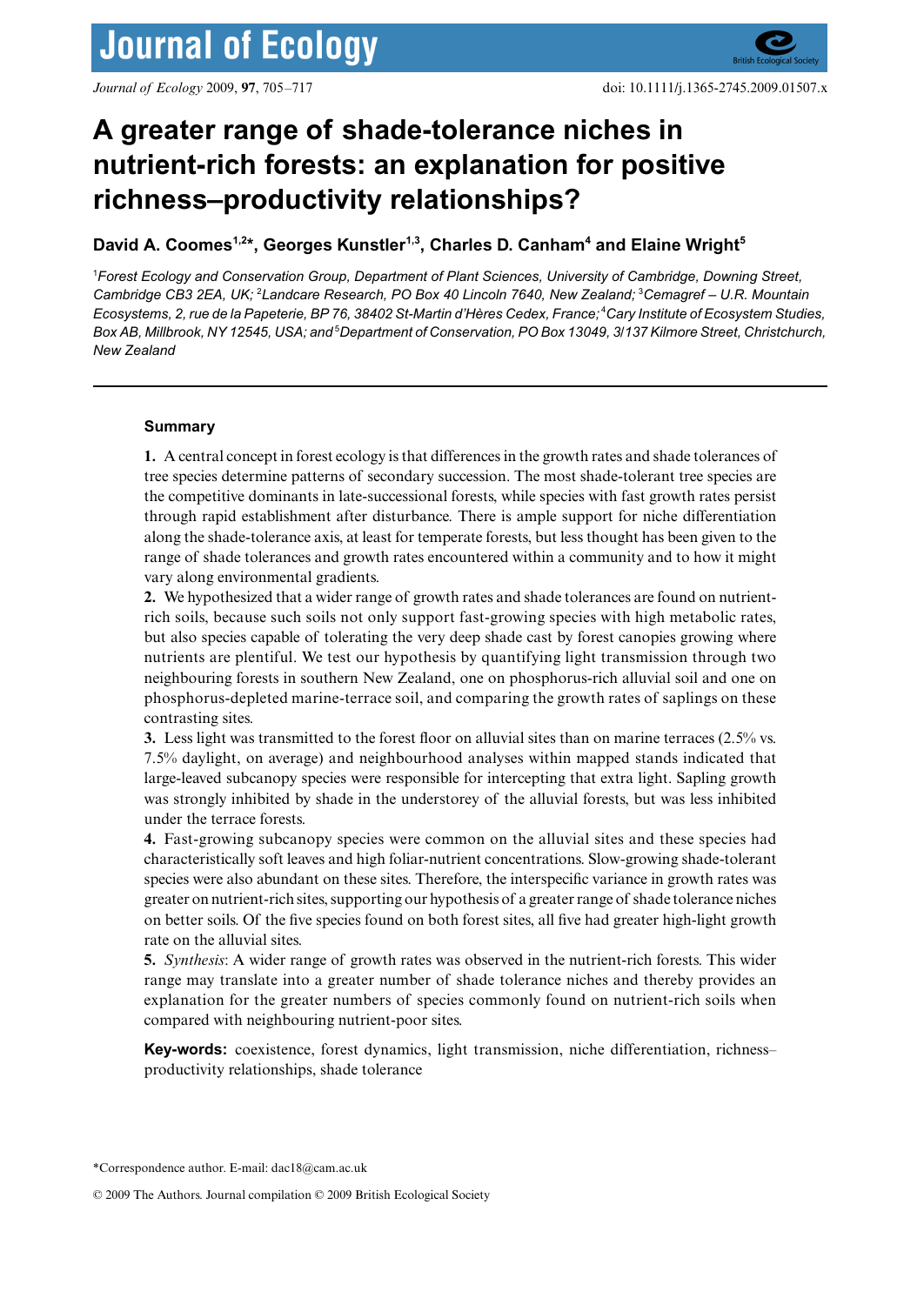

**Fig. 1.** Ideas regarding sapling growth within forests on nutrient-rich and nutrient-poor soils: (a) a conventional perspective is that species adapted to (mesic) nutrient-rich soils have faster growth rates than those associated with nutrient-poor soils; (b) an alternative perspective, tested in this paper, is that a greater range of growth rates is found on richer soils. Circles are species and lines indicate species common on both soil types.

## **Introduction**

A central goal of ecology is to understand the mechanisms responsible for the coexistence of species, and niche differentiation during regeneration has long been regarded as an important explanation for the diversity of plant communities (Grubb 1977; Silvertown 2004). In forests, soil-type preferences and shade tolerance of juveniles are recognized as important axes of niche differentiation (Denslow 1987; Kobe 1996; Swaine 1996; Walters & Reich 1997; Clark *et al*. 1998; Greene *et al*. 1999; Lin *et al*. 2002; Svenning *et al*. 2004). Plants which are capable of surviving for long periods in deep shade have physiological and morphological traits that give rise to low whole-plant compensation points (Denslow 1987; Givnish 1988; Baltzer & Thomas 2007b), but these traits prevent the species from growing fast in full light (Abrams & Kubiske 1990; Walters & Reich 1996). This interspecific trade-off between survival in deep shade and growth in full light promotes coexistence by allowing species to specialize along gap–understorey gradients of light availability within forests (e.g. Hubbell & Foster 1992; Pacala *et al*. 1996; Kobe 1999; Kunstler *et al*. 2009). Trade-offs associated with soil fertility may also help to explain how many tree species coexist at the landscape level (Russo *et al*. 2005; Schreeg *et al*. 2005). Species which dominate on infertile soils capture and retain nutrients efficiently by having long-lived leaves, but these species have inherently low growth rates, because the longlived leaves are highly sclerophyllous and have low assimilation rates per unit mass (Grime 1977; Reich *et al*. 1991; Lambers & Poorter 1992; Valladares *et al*. 2000). Such physiologically tolerant species are considered to be relatively unresponsive to nutrients and inherently slow growing on fertile soils, and so are out-competed on nutrient-rich soils (Chapin *et al*. 1993; Aerts & Chapin 2000). This trade-off between species competitiveness on nutrient-rich soils and tolerance on nutrientdepleted soil may contribute to compositional shifts along edaphic gradients (Grime 1977; Lambers & Poorter 1992; Russo *et al*. 2005).

The literature on trade-offs associated with shade and nutrient shortage is well established, but surprisingly little thought has been given to how the range of shade-tolerance niches may vary along gradients of soil fertility. Lusk &

Matus (2000) suggested that fast-growing species should dominate on nutrient-rich soils, because these species capitalize on the nutrients available to them by rapid height growth, giving them substantial advantages over neighbours with whom they compete for light. This idea is similar to that expressed in the plant strategy theory of Grime (1977). In contrast, Tilman (1988) and Keddy & McLennan (1990) have suggested that shade-tolerant species should dominate on nutrient-rich sites because they are superior competitors over the long term. Here we reason that the range of shadetolerance niches among species is greater on nutrient-rich soils (when soil moisture does not limit productivity), because these soils not only support fast-growing species, with high light-compensation points (*sensu* Givnish 1988) and inability to tolerate shade, but also slow-growing species with low compensation points, which persist within the system by tolerating deep shade and regenerating beneath the fastgrowing species. Conversely, we reason that the range of growth rates is smaller on nutrient-poor soils because seedlings growing under conditions of low nutrients tend to have higher whole-plant compensation points as a consequence of spending more carbon on competing for, and retaining, nutrients (Baltzer & Thomas 2007a). If our suggestion of a greater range of shade-tolerance strategies on nutrient-rich sites was supported by empirical evidence, then it would have implications for the received wisdom on trade-offs associated with soil-fertility gradients. Nutrient-rich sites would not necessarily be dominated by fast-growing species but instead by a spectrum of species with different growth rates: from slow-growing shade tolerators to fast-growing gap demanders (Fig. 1). This theory is straightforward, yet does not seem to have been described previously. We also predict that the range of light conditions beneath nutrient-rich forests should be greater than beneath nutrient-poor forests, because the former support a greater leaf area index, casting a deeper shade in places where the canopy is closed whilst allowing a similar percentage of light to the floor within tree-fall gaps.

Our hypotheses were as follows: (i) forest canopies on nutrient-rich soils cast, on average, deeper shade than those on nutrient-poor soils; (ii) a consequence of greater light interception on P-rich soils is that shading has a major effect on sapling growth, whereas the lesser extent of light inter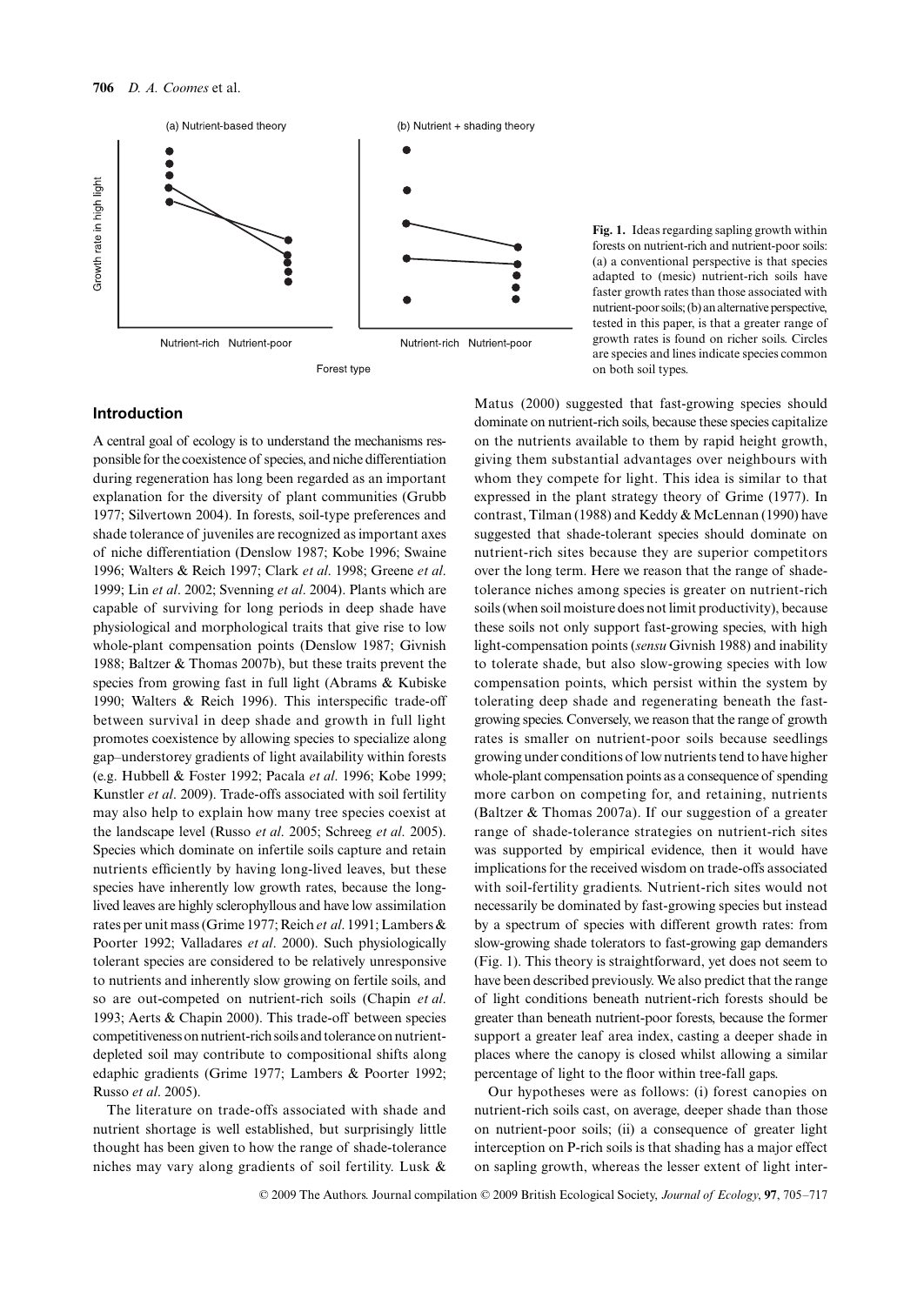ception on P-depleted soils means that shading has little effect on growth; (iii) fast-growing species will be highly responsive to nutrient supply whereas slow-growing species will be less responsive; and (iv) species associated with nutrient-rich soils will display a wider range of growth rates and shade tolerances than those associated with P-depleted soils. These hypotheses were tested by comparing sapling growth and canopy light interception in contrasting forest types growing on P-rich alluvial soils and P-depleted soils in southern New Zealand (Mark *et al*. 1988; Coomes *et al*. 2005). We quantified variation in light transmission in these forests using neighbourhood modelling of photosynthetically active radiation data within mapped stands and we compare the growth responses of 13 evergreen tree species to naturally occurring variation in light and nutrient supply. In an accompanying paper we demonstrate an interspecific trade-off between sapling growth in full light and seedling survival in shade for six tree species at our study site (Kunstler *et al*. 2009), confirming the well-established relationship between growth and shade tolerance (e.g. Hubbell & Foster 1992; Pacala *et al*. 1996; Walters & Reich 1996). Therefore, although we quantify growth rate in this article, we use the term 'shade-tolerance niche' to emphasize that growth rate and shade tolerance of species are interlinked and jointly determine a species' niche with respect to light.

#### **Methods**

#### STUDY AREA

Work was carried out in the southern region of Fiordland National Park, South Island, New Zealand (46°06′S, 167°30′E) in evergreen forests that are classified as cool temperate rain forests, because rainfall (1600–2400 mm) exceeds potential evapotranspiration in every month of the year (LENZ environment data base; [www.landcarere](http://www.landcarere) search.co.nz/databases/lenz/). The climate is moderated by the influences of the surrounding oceans, so that the winters are mild with infrequent snowfall in the lowlands. Mean January and July temperatures are 12 and 5 °C, respectively (Ward 1988). We focus on comparing the vegetation on alluvial and marine terraces (see map in Appendix S1). Marine terraces were uplifted during the late Quaternary (Ward 1988; Wardle *et al*. 2004; Coomes *et al*. 2005) and form a chronosequence dating back 290 000 years. We sample from marine terraces created 80–120 thousand years ago during the last interglacial which support compositionally and structurally similar forests (Wardle *et al*. 2004; Coomes *et al*. 2005). Alluvial surfaces have formed alongside two large rivers and several smaller streams that intersect the marine terraces, some surfaces are about 24 000 years old and are depleted in phosphorus, whereas others surfaces are more recent and periodically refreshed by fresh alluvium. Coomes *et al*. (2005) reported that the alluvial surfaces are relatively rich in phosphorus compared with the marine terrace soils (total P  $\pm$  1 SE of the mean: 87  $\pm$  7.9 vs. 11  $\pm$  0.36 g m<sup>-2</sup> within the top 15 cm of soil, of which 43% and 8% was in inorganic forms, respectively), but contain similar amounts of nitrogen (total N,  $286 \pm 10.1$  vs.  $307 \pm 7.8$  g m<sup>-2</sup>). Soil N : P ratios suggest that phosphorus is increasingly limited on the marine terraces  $(5.7 \pm 0.77 \text{ vs. } 28.5 \pm 0.81,$ respectively), as commonly found in old, highly leached soils (Walker & Syers 1976; Vitousek & Farrington 1997; Richardson *et al*. 2004; Wardle *et al*. 2004). The forests differ markedly in composition and structure: the alluvial forest is slightly taller (height of tallest

trees = 24 vs. 20 m), more diverse (number of tree ferns, tall shrubs and trees = 30 vs. 21 species), dominated by angiosperm trees and has dense understorey layers of short angiosperm trees, tree ferns and ground ferns. In contrast, the P-depleted-terrace forests are shorter, with a simpler structure co-dominated by angiosperms and conifers with far fewer understorey plants (Coomes *et al*. 2005).

#### LIGHT TRANSMISSION – A NEIGHBOURHOOD MODEL

Measurements of light transmission were made in seven large mapped stands, three of which were in alluvial forests and four in terrace forests (Coomes *et al*. 2005). The mapped stands, 1.5–2.25 ha in size, were chosen to be representative of the forests following a preliminary survey of the area using reconnaissance plots, and were enumerated in the Austral summers of 2001/02 and 2002/03. All canopy tree stems > 10 cm in diameter at breast height (d.b.h.), all subcanopy (palatable) trees  $> 2.5$  cm d.b.h. and all tree ferns  $> 2.0$  m in height were mapped using an Impulse laser rangefinder (Laser Technology Inc., Tucson Way Centennial, CO), and their diameters recorded. Light levels were quantified using measurements of percent transmission of diffuse photosynthetically active radiation during May–June 2002 at a height of 135 cm above-ground level in plots spaced at 1-m intervals along permanent marked transects established in each of the stands (these plots form part of a seed dispersion study). Readings were taken on cloudy days, using quantum sensors (LI-1905B, LI-COR, Lincoln, NE), and were expressed as a proportion of light measurements taken in the centre of large forest clearings nearby (at least  $20 \times 20$  m in size), in which a sensor connected to a data logger had been placed. The sensor in the clearing logged measurements every 10 s and averaged every 5 min; the 5-min average closest to the measurement time was used to calculate the proportion.

The percentage light transmission, *Q*, was related to local forest composition using the following function, selected after extensive exploration of alternative functions:

$$
Q = \frac{a}{(1 + c_r B A_r + c_s B A_s + c_c B A_c + c_f B A_f)}
$$
eqn 1

where  $BA_t$ ,  $BA_s$ ,  $BA_c$  and  $BA_f$  are the basal area of mapped tall angiosperms (> 12 m height), short angiosperms (< 14 m height), conifers and tree ferns found within a distance *r* of the light measurement location, and *a*,  $c_r$ ,  $c_s$ ,  $c_c$ , and  $c_f$  are parameters estimated by the regression (see list of species in Table S1 in Supporting Information), with a log-normal distribution for the error term. A series of alternative models were fitted to the data. The simplest model included a term representing the mean percentage of light transmission (model M1), the second model included a single basal-area term representing all woody plants within a distance *r* (model M2), and the third model included terms that allowed different functional groups to have different effects on light transmission, as shown in eqn 1 above (model M3). We tested radii (*r*) ranging from 2.5 to 10 m assuming that trees within a maximum radius of 10 m are the most important for light interception in closed forest.

#### SAPLING GROWTH IN RELATION TO LIGHT AND NUTRIENTS

Light and nutrient responses were characterized for the eight common species, six of which were found both on marine terraces and alluvial surfaces (Table 1). These species comprise 77% and 71% of basal area in the alluvial and terrace sites, respectively (taken from Appendix of Coomes *et al*. 2005). An additional five species of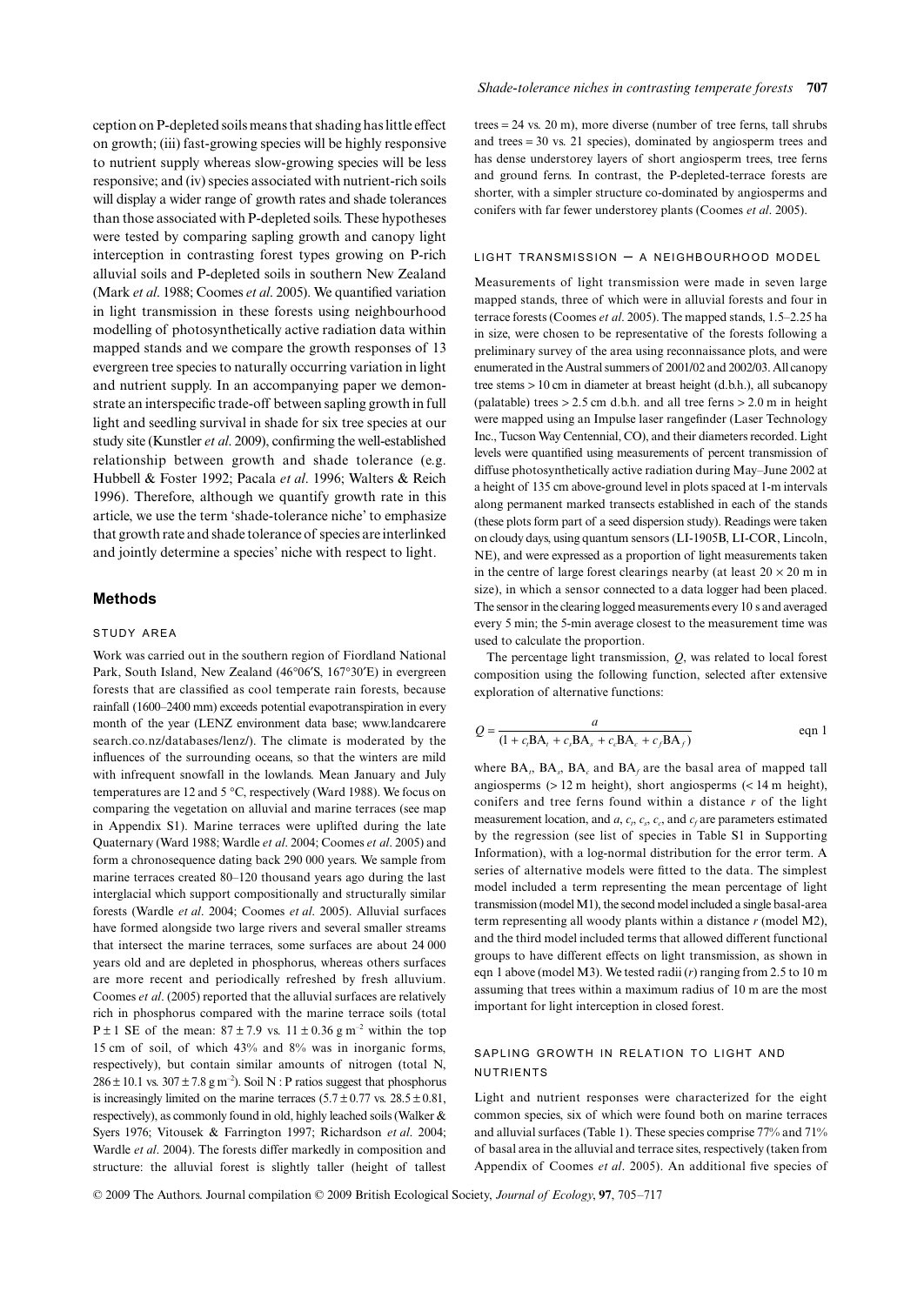|                        |               | Repl.    | Foliar P content ( $\mu$ g g <sup>-1</sup> ) |                |                | Foliar N content (mg $g^{-1}$ ) |                 |
|------------------------|---------------|----------|----------------------------------------------|----------------|----------------|---------------------------------|-----------------|
|                        | Acronym       | A        | T                                            | $\overline{A}$ | т              | $\overline{A}$                  | T               |
| Conifers               |               |          |                                              |                |                |                                 |                 |
| Dacrydium cupressinum  | <b>DACCUP</b> | 65       | 54                                           | $1179 \pm 50$  | $623 \pm 29$   | $10.8 \pm 0.24$                 | $8.9 \pm 0.23$  |
| Podocarpus hallii      | <b>PODHAL</b> | 42       | 57                                           | $1212 \pm 74$  | $591 \pm 28$   | $8.7 \pm 0.26$                  | $7.1 \pm 0.17$  |
| Prumnopitys ferruginea | <b>PRUFER</b> | 9        | 54                                           | $1695 \pm 190$ | $649 \pm 47$   | $11.0 \pm 0.11$                 | $8.4 \pm 0.19$  |
| Tall angiosperms       |               |          |                                              |                |                |                                 |                 |
| Pseudowintera colorata | <b>PSECOL</b> | 59       | 10                                           | $1295 \pm 38$  | $1035 \pm 104$ | $12.0 \pm 0.24$                 | $12.1 \pm 0.86$ |
| Weinmannia racemosa    | <b>WEIRAC</b> | 27       | 49                                           | $790 \pm 35$   | $453 \pm 24$   | $8.5 \pm 0.31$                  | $6.6 \pm 0.13$  |
| Nothofagus solandri†   | <b>NOTCLI</b> | $\theta$ | 39                                           |                | $823 \pm 33$   |                                 | $10.0 \pm 0.20$ |
| Nothofagus menziesii   | <b>NOTMEN</b> | 41       | 40                                           | $1427 \pm 57$  | $915 \pm 40$   | $11.9 \pm 0.24$                 | $10.6 \pm 0.19$ |
| Short angiosperms      |               |          |                                              |                |                |                                 |                 |
| Carpodetus serratus    | <b>CARSER</b> | 18       | $\overline{0}$                               | $1637 \pm 147$ |                | $14.6 \pm 0.77$                 |                 |
| Coprosma foetidissima  | <b>COPFOE</b> | 5        | $\overline{0}$                               | $2070 \pm 232$ |                | $16.7 \pm 0.24$                 |                 |
| Coprosma lucida        | <b>COPLUC</b> |          | $\overline{0}$                               | $1331 \pm 67$  |                | $12.3 \pm 0.18$                 |                 |
| Fuchsia excorticata    | <b>FUCEXC</b> | 5        | $\Omega$                                     | $6459 \pm 813$ |                | $35.9 \pm 0.13$                 |                 |
| Griselinia littoralis  | <b>GRILIT</b> |          | $\theta$                                     | $1715 \pm 211$ |                | $9.4 \pm 0.81$                  |                 |
| Neopanax colensoi      | <b>NEOCOL</b> | 6        | $\theta$                                     | $1860 \pm 119$ |                | $11.6 \pm 0.43$                 |                 |

Table 1. Mean foliar phosphorus and nitrogen concentrations  $(\pm 1 \text{ SE})$  of saplings of 13 tree species growing on P-rich alluvial terraces ('A') and P-depleted marine terraces ('T') in a temperate rain forest in southern New Zealand. All species, except *Fuchsia excorticata*, are evergreen. The numbers of saplings sampled is shown ('Repl'). The acronyms of species with sufficient replication for modelling are shown in bold

†*Nothofagus solandri* var. *cliffortioides*.

subcanopy tree were sampled from large gaps in the alluvial sites and used for comparisons of growth rate in near-optimal conditions (some common species were also sampled from these gaps). These alluvial-site specialists comprised 18% and 0.1% of basal area in the alluvial and terrace sites, respectively. We would have liked to characterize the resource responses of these additional subcanopy species, but they are all heavily browsed by deer and are almost entirely absent from the browse layer of forests except in clearings around huts, where deer numbers are kept low by hunting activity. Around 40 saplings (between 0.5 and 5 m in height) of each of the 10 main species were sampled from alluvial and/or terrace forests (terraces T2–T4 shown in Appendix S1) during the Austral summer of 2001/02, and samples were collected across a light gradient from low  $(< 5\%$  full sun) to high light  $(> 20\%$  full sun). We sampled opportunistically, by walking tens of kilometres in search of saplings, in an attempt to sample from across the range of light in both forest types while avoiding recent tree fall gaps and plants that showed obvious signs of disease or physical damage. After a sapling was selected, its height was measured and two estimates of stem diameter were made at right angles to one another using callipers, at 10 and 135 cm from the ground. The terrace on which each sapling was growing was recorded (using the terrace numbering system of Ward (1988) which is shown in Appendix S1), and a note was made of the type of surface on which the sapling was rooted (forest floor, rotting log, tree-fern trunk, or mound – i.e. any other raised surface type) and of the predominant floor cover in the vicinity of the roots (moss, litter or soil). The sapling was cut at 10 cm above the ground surface and a disc was removed for tree ring analysis. Each disc was sanded with increasingly fine grades of grit (from 80 to 400 grit) until the growth rings were clearly observable, and individual ring widths were measured on a digital ring analyzer (0.005-mm resolution; Velmex Inc., Bloomfield, NY). The central growth ring of a sapling seldom coincides with the geometric centre of the disk, so growth measurements were taken along two perpendicular radii, and averaged. Radial stem growth was obtained by averaging the most recent 5 years of growth.

We used the concentrations of foliar nutrients as an indicator of the availability of soil nutrients to plants within a species; studies that have examined the relationship between concentrations of nutrients in leaves and soil often report positive correlations (e.g. Vitousek *et al*. 1995; Lusk & Matus 2000) although it is recognized that many other factors influence foliar nutrient concentrations (Vitousek *et al*. 1995). About 200 g of foliage was collected from each sapling and air-dried in the field. In the laboratory, these samples were dried at 70 °C for at least 3 days and ground samples were analysed for N and P content using a modified semi-micro Kjeldahl method (Blakemore *et al*. 1987) at the internationally accredited Environmental Chemistry Laboratory in Palmerston North, New Zealand. Light transmission through the crowns of neighbouring trees to the crowns of the saplings was estimated from hemispherical canopy photos taken with a digital camera (CoolPix 990, Nikon Inc., Tokyo, Japan), using the gap light index (GLI-% of full sun) developed by Canham (1988). Most saplings were shaded by trees that were much larger than themselves and under such conditions the height at which photos are taken is not critical (Canham *et al*. 1999). A standard tripod height of about 1.4 m was used, which was above the crown height of some saplings and below that of others. A few saplings were sampled from dense tree-fern patches, where light transmission varied greatly over a few vertical metres, and for these species the photo was taken at the top of the sapling's crown. Digital images were analysed for percentage light transmission over a growing season using GLI/C 2.0 software (Finzi & Canham 2000).

#### STATISTICAL ANALYSES OF RADIAL GROWTH DATA

The Michaelis–Menton equation was used as the basic function to describe the growth of each species (Wright *et al*. 1998):

$$
G = \frac{\alpha}{(1 + \alpha/\beta L)} D^{\phi} + \varepsilon,
$$
eqn 2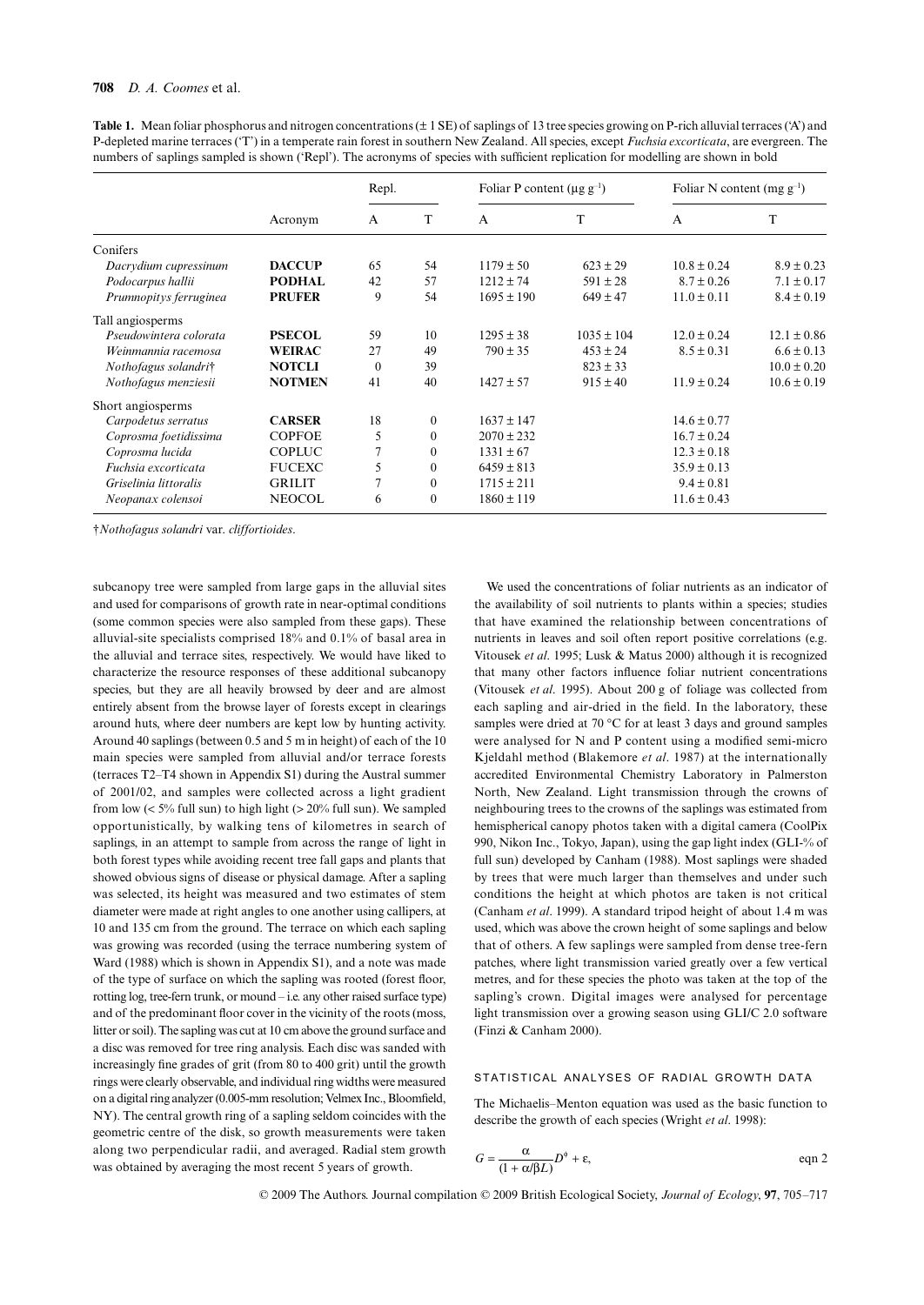where *G* is the radial stem growth (mm year<sup>-1</sup>), *D* is the stem diameter in mm, *L* is light availability (0–100% of daylight),  $\alpha$  and  $\beta$  are parameters describing the asymptotic growth in high light and the slope of the function at zero light, respectively,  $\phi$  is a parameter which describes the changes in growth rate with tree size, and  $\varepsilon$  is the residual error term. This equation assumes that our light measurements are representative of growing conditions over the previous 5 years, which is not unreasonable given the slow turnover of trees in the Waitutu forests (Kunstler *et al*. 2009) and a sampling strategy that avoided recent tree fall gaps. We fitted models using generalized non-linear regression (*gnlr* function in the *gnlm* package of R). After preliminary exploration of the data set, we set ε to be normally distributed, with a mean of zero and variance that varied as a linear function of the predicted mean. The function often failed to converge because of the strong covariance between φ and the other parameters, so we determined the optimal value of φ by fitting regression models in which it had been fixed at a range of values between 0 and 1, and the likelihood of these models was then compared (see Pacala & Silander 1985). The minimum negative log likelihood was found to occur at  $\phi = 0.55$  and this value was used in all subsequent modelling.

A series of alternative functions were fitted to see whether a simpler function than eqn 2 would be adequate to describe the data and the best function was determined by a standard model-comparison approach (Burnham & Anderson 2002). The first model (M1) was a 'null model' in which growth was unrelated to size, light or nutrient supply. Model M2 had only a mean growth rate for each species  $(G = \mu_1)$ , M3 included the effect of size  $(G = \mu_1 D^{\phi})$  with a single scaling parameter φ for all species, M4 included the effect of size with a different scaling parameter for each species, M5 included the effects of light without considering size  $(G = \alpha L/(L + \alpha/\beta))$  and M6 included the effects light and size (as given in eqn 2). Next, we modified eqn 2 to include the effects of nutrients. Three alternative models were used to incorporate the effects of foliar P concentrations in the Michaelis–Menton function of growth: model M7 allowed  $\alpha$ to be linearly related to P (i.e.  $\alpha = \alpha_0 + \alpha_1 P$ ), M8 allowed  $\beta$  to be linearly related to P (i.e.  $\beta = \beta_0 + \beta_1 P$ ) and M9 simultaneously modifying  $\alpha$  and  $\beta$ . The same procedure was used to fit alternative models to describe the effects of foliar N concentrations on growth (model M10, M11, M12).

For each species, the alternative models were fitted and a series of maximum-likelihood values were obtained. We summed the log maximum likelihoods of the individual species to obtain the total log likelihood (log *L*) and then used this total to compare the performance of candidate models using the small-sample-size Akaike Information Criterion (AICc, Burnham & Anderson 2002).

Given that the nutrient statuses of alluvial and terrace forests are markedly different, and these differences are seen in the foliar nutrient concentrations, the observed effects of foliar nutrients on growth could be site effects, that is, it could be that there was no effect of foliar nutrient concentrations on growth within either the terrace or alluvial forests. To test this, we fitted models in which the value of α was allowed to vary between terrace types and compared this model to one in which  $\alpha$  varied between terrace types and nutrients were also modelled, including all species represented by > 10 stems in both forest types.

#### ESTIMATION OF HEIGHT GROWTH FROM RADIAL GROWTH

The relationship between height *H* and diameter *D* was represented by a power function:

$$
H = aD^b, \qquad \text{eqn 3}
$$

where *a* and *b* are estimated parameters. We linearized this function with a log transformation. Height and diameter are both subject to natural variation and measurement error, so Reduced Major Axis regression was used to fit the regression line for each species, using the *smatr* package in the r statistics platform. To examine the height growth of saplings we differentiated eqn 3 to give:

$$
\frac{dH}{dt} = abD^{b-1}\frac{dD}{dt}
$$
eqn 4

Since radial growth rate (*G* in eqn 2) is half diameter growth (*dD*/*dt*), combining eqns 3 and 4 gives:

$$
\frac{dH}{dt} = 2abD^{b-1}\left[\frac{\alpha LD^{\phi}}{L + \alpha/\beta} + \varepsilon\right]
$$
eqn 5

This function was used to calculate the height growth of saplings with stem diameters of 2.3 cm (the mean diameter of all the saplings sampled). Standard errors were then estimated using a bootstrapping approach. For each species, the data set containing information on growth, size and resource supply was sampled with replacement to produce a new data set with the same total number of samples as the original, then the best-fitting growth model was fitted to this bootstrapped data set to provide estimates of α, β and the variance of ε. Next, the resampled data were used to fit the allometric regression model for estimates of *a* and *b* (see eqn 3). This bootstrapping procedure was then repeated 25 000 times. For each bootstrap, we calculated height growth by substituting the parameter estimates into eqn 5, setting *D* as 2.3 cm, and drawing the values of ε at random from a normal distribution with the estimated variance.

# **Results**

#### DETERMINANTS OF LIGHT TRANSMISSION

The multi-layered canopy of the alluvial forest transmitted less light to the forest understorey than that of the marineterrace forests: mean light transmission values were 2.5% vs. 7.5%, respectively. The range of light conditions was larger in the alluvial site (0.05–0.95 quantiles of data: alluvial sites  $0.2-32\%$  vs. marine terrace sites  $1.7-19\%$ ). We found that light interception was affected by the abundance of different functional groups of trees in the immediate neighbourhood of the sampling points (i.e. within 10 m of them). The bestfitting model was selected from three alternative functional forms and for four different radii, using AICc as a basis for comparison (Table 2). Light interception was related to the total basal area of trees in a circle of 10-m radius centred on the measurement (M1 and M2, Table 2). The inclusion of different parameters for the light interception of the four functional groups gave rise to a large drop in AICc (M2 vs. M3, Table 2, for all radii considered). The best-fitting model explained 39.5% of the deviance. For the same basal area, the small angiosperms cast the deepest shade, followed by tree ferns and conifers (Fig. 2a). Tall angiosperms cast very little shade for the same basal area in comparison with the three other functional groups (Fig. 2a). Thus, the differences in canopy composition of the alluvial forests vs. the terrace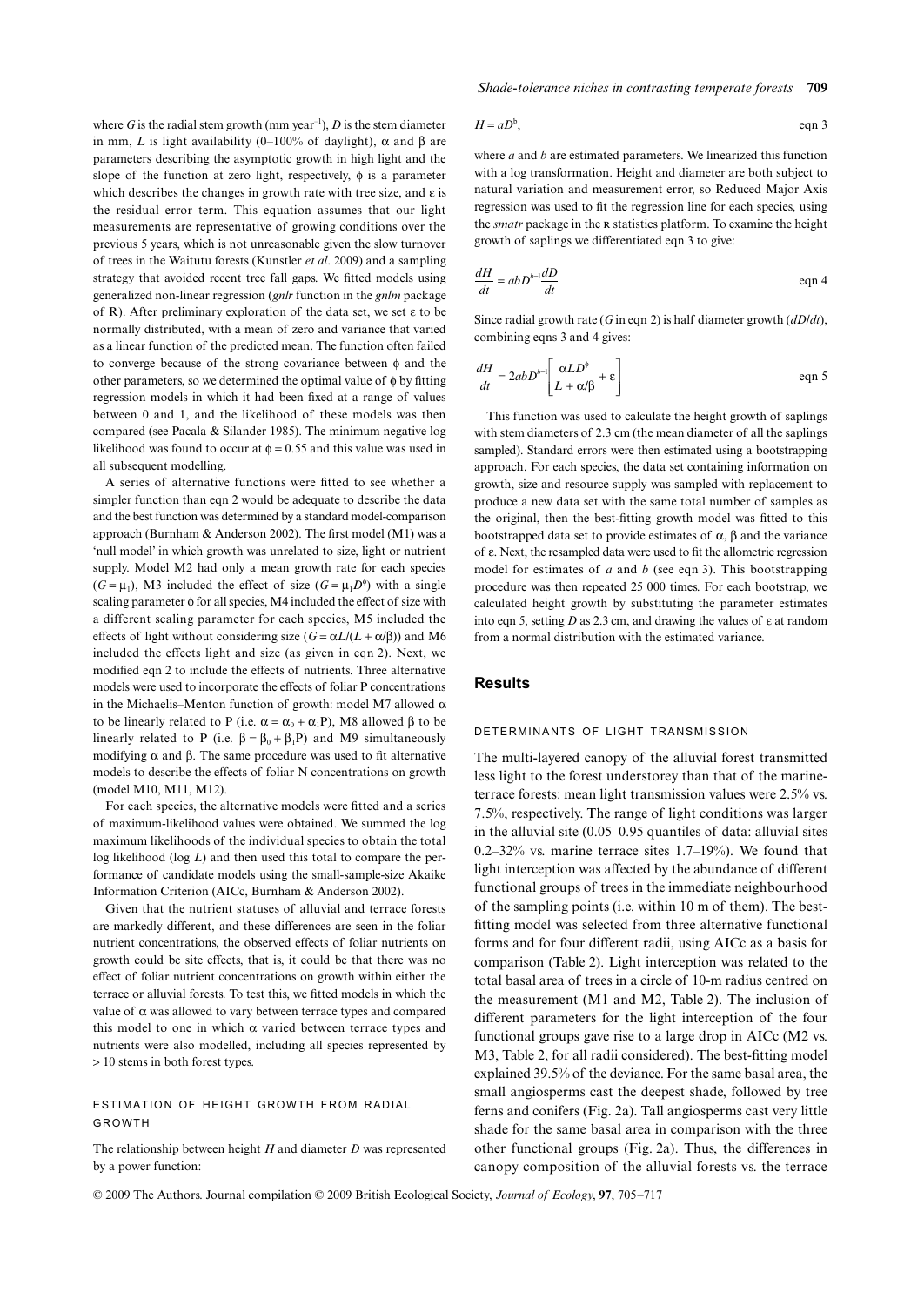

**Table 2.** Model selection statistics (Akaike's Information Criterion values; AICc) for three candidate models describing light interception as a function of basal area for four functional groups (tall angiosperm trees, short angiosperm trees, conifer trees and tree ferns), within circles of four different radii. Models are described in the analysis of 'determinants of light transmission' section of the text. Models were fitted by maximum-likelihood methods and the best-fitting model was identified as the one with the smallest AICc value (see Burnham & Anderson 2001)

|                                        |                                                                           | Radius of circle (m) |                 |                                                                              |        |  |  |  |
|----------------------------------------|---------------------------------------------------------------------------|----------------------|-----------------|------------------------------------------------------------------------------|--------|--|--|--|
|                                        | Model Description                                                         | 2.5                  | 5.              | 75                                                                           | 10     |  |  |  |
| M1<br>M <sub>2</sub><br>M <sub>3</sub> | $Mean*$<br>Basal area effect<br>Basal area effect by<br>functional groups |                      | 10216.7 10102.4 | 10547.2 10547.2 10547.2 10547.2<br>10538.2 10472.3 10404.2 10352.2<br>9992.3 | 9844.8 |  |  |  |

\*AICc values do not vary with radius because the model does not use radius information.

forests (particularly the abundance of small angiosperms and tree ferns on alluvial sites) effectively explains the deeper shade cast in the alluvial than in the terrace forests (Fig. 2b).

#### RADIAL GROWTH OF SAPLINGS

Growth rates varied substantially among species and were non-linearly related to incident light. Functions that included the effects of size had much lower AICc values (i.e. were much better supported statistically) than functions that did not consider size (models M1, M2, M5 and M6 in Table 3), and a species-specific non-linear scaling function for the effects of size had a lower AICc than a nonlinear scaling function that did not distinguish species (model M3 vs. M4 in Table 3). Figures indicating goodness-of-fit are provided in Fig. S1. The species differed greatly in light-saturated growth rates and in the slope of growth response at low light (Table 4). Stem radial growth in 30% daylight was estimated to vary threefold among the eight species included in the analyses (Table 4), while the diameter growth at 1% of full light was found to vary 10-fold (Table 4); these estimates are based on saplings of 2.3-cm diameter which have average foliar P and N concentrations. Growth rates were close to, or at,

**Fig. 2.** Percentage of daylight transmitted through forest canopies as a function of (a) the basal area of short trees, tree ferns, conifers and tall angiosperms within 10 m of the survey point assuming that the basal area of other functional groups equals zero, and (b) the basal area of all trees and tree ferns in the alluvial and terrace forests, assuming stands of average composition. These curves are based on the predictions of model M3 in Table 2.

their maximum in 30% light for all species except *Nothofagus solandri* var. *cliffortioides*, which is a strongly light-demanding species, and showed no indication of saturating (Fig. 3). The predicted growth rates across all species in 1% daylight, which corresponds with the deepest shade found anywhere in either of the forests, varied from 26% to 76% of the maximum rates, depending on species (Fig. 3). There was no clear trade-off among species in growth rates in low vs. high light (rank-order correlation of species in 1% and 30% light;  $\rho = -0.16$ ,  $n = 8$ ,  $P = 0.70$ .

The average growth rate across all species was more than twice as high on alluvial sites than on terrace sites  $(0.0598 \text{ mm mm}^{-1} \text{ year}^{-1}$  on the alluvial sites, compared with 0.0223 mm mm<sup>-1</sup> year<sup>-1</sup> on the terrace sites). Individual growth was strongly affected by intraspecific variation in foliar P concentrations (compare model M6 vs. M7 in Table 3). Phosphorous concentrations affected the light-saturated growth rates but not the slope of growth response under low light (M7, M8 and M9 in Table 3). Much of the variation in growth was related to the forest type from which the sapling was sampled. Including forest type in the regression models for the six species found in both forest types was strongly supported by the data  $(AIC = 3662.8 \text{ vs. } 3700.6 \text{ for a model})$ with only size and light effects). All but one of the species (*Pseudowintera colorata*) had slower growth rates and lower P concentrations on the terrace forests (significant at *P* < 0.01 when tested with Student *t*-tests).

We had additional information on plant nutrition in terms of foliar nutrient concentrations. Phosphorous concentrations in the leaves of saplings sampled from the P-depleted sites were found to be 44% lower than those in leaves from the P-rich sites, whereas N concentrations were only 15% lower (Table 1). Even though much of the variation in P concentration was explained by terrace type, introducing individual foliar P concentrations into the regression models resulted in a lower AICc than for models that simply included terrace type  $(AICc = 3607.3 \text{ vs. } 3662.8)$ , indicating that withinterrace variation in P nutrition had some influence on growth, especially in the alluvial sites. However, the effect was small and there was less support for a model containing both the effects of forest type and  $P(AICc = 3614.8)$ . The predicted growth rates of saplings with low foliar P concentrations (i.e. 20th percentile of the range of concentrations observed) varied from 43% to 80% of those saplings with high foliar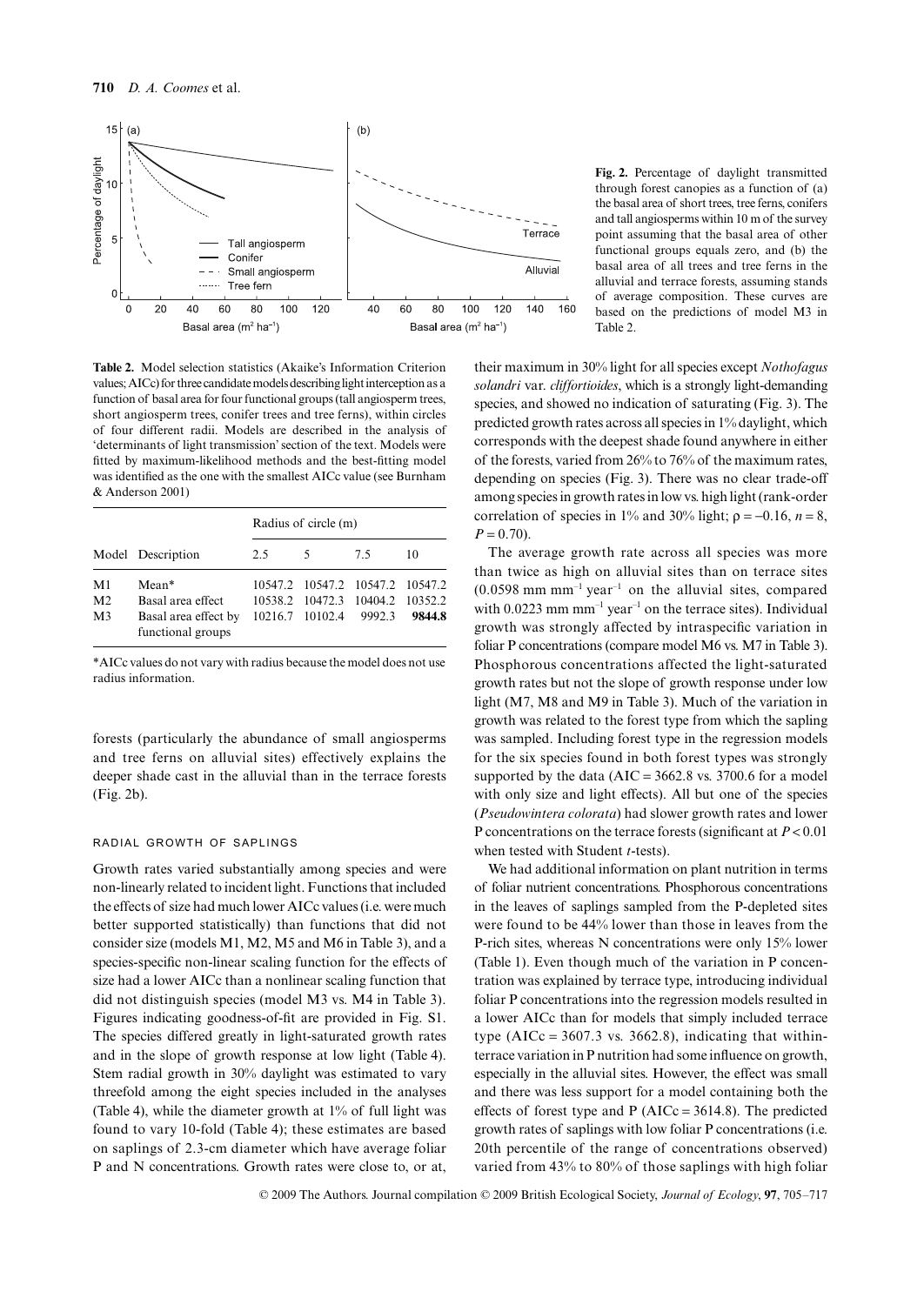| <b>Table 3.</b> Model selection statistics (Akaike's Information Criterion values; AICc) for 12 candidate models describing the radial growth rates of    |
|-----------------------------------------------------------------------------------------------------------------------------------------------------------|
| saplings as a function of size, incident light and foliar N and P concentrations (a proxy for soil nutrient supply). Models were fitted by maximum-       |
| likelihood methods, and the best-fitting model was identified as that with lowest AICc value (see Burnham & Anderson 2001). The best-fitting              |
| model is highlighted in bold and the difference in AICc between each model and the best-fitting model is given $(\Delta)$ , $w_i$ are the Akaike weights, |
| which provide an approximate probability that a given model is the best fitting of the candidate set                                                      |

 $\mathcal{L}^{\text{max}}$ 

and the state of

|                                                                        | N  | AICc   | $\Delta_i$ | $W_i$  | Model          |
|------------------------------------------------------------------------|----|--------|------------|--------|----------------|
| Without competition for resources                                      |    |        |            |        |                |
| Null                                                                   | 1  | 5191.6 | 586.2      | 0.0000 | M1             |
| Mean growth rate for each species                                      | 8  | 4917.5 | 312.1      | 0.0000 | M <sub>2</sub> |
| Scaling function of size (common $\phi$ )                              | 9  | 4783.7 | 178.3      | 0.0000 | M <sub>3</sub> |
| Scaling function ( $\phi$ for each species)                            | 17 | 4781.0 | 175.6      | 0.0000 | M <sub>4</sub> |
| Michaelis–Menton for effect of light                                   |    |        |            |        |                |
| Light $(\alpha, \beta)$                                                | 16 | 4918.2 | 312.8      | 0.0000 | M <sub>5</sub> |
| Light $(\alpha, \beta)$ , size $(\phi)$                                | 17 | 4711.9 | 106.5      | 0.0000 | M6             |
| Adding phosphorus effects                                              |    |        |            |        |                |
| Light $(\alpha_0 + \alpha_1 P, \beta)$ , size ( $\phi$ )               | 25 | 4605.4 | $\bf{0}$   | 0.7665 | M7             |
| Light $(\alpha, \beta_0 + \beta_1 P)$ , size $(\phi)$                  | 25 | 4626.4 | 20.9       | 0.0000 | M8             |
| Light $(\alpha_0 + \alpha_1 P, \beta_0 + \beta_1 P)$ , size ( $\phi$ ) | 33 | 4607.8 | 2.4        | 0.2315 | M <sup>9</sup> |
| Adding nitrogen effects                                                |    |        |            |        |                |
| Light $(\alpha_0 + \alpha_1 N, \beta)$ , size ( $\phi$ )               | 25 | 4618.6 | 13.2       | 0.0010 | M10            |
| Light $(\alpha, \beta_0 + \beta_1 N)$ , size $(\phi)$                  | 25 | 4654.7 | 49.3       | 0.0000 | M11            |
| Light $(\alpha_0 + \alpha_1 N, \beta_0 + \beta_1 N)$ , size ( $\phi$ ) | 33 | 4618.8 | 13.4       | 0.0009 | M12            |

**Table 4.** Parameter estimates (±1 SE) from modelling of stem radial growth as a function of diameter *D*, light *L* and foliar phosphorus concentration P. The regression model was  $G = (\alpha_0 + \alpha_1 P) D^{\phi}/(1 + (\alpha_0 + \alpha_1 P) / \beta L)$ , where  $\alpha_0$ ,  $\alpha_1$ ,  $\phi$  and  $\beta$  are parameters, and  $\phi$  was set at 0.55 for all species. The  $R^2$  of the models for each species is given. Predicted growth rates of saplings ( $D = 2.3$  cm) in 1% and 30% daylight (for saplings with average concentrations of P in their leaves) and for plants with relatively high and low foliar P concentrations (i.e.  $P_L = 20$ th and  $P_H = 80$ th percentile of the range of P concentrations observed) are given

| Species           | $\alpha_0 \times 10^2$ | $\alpha_1 \times 10^2$ | $\beta \times 10^2$ | $\boldsymbol{R}$ | Estimated radial<br>growth (mm year <sup>-1</sup> ) |            |                 |                 |
|-------------------|------------------------|------------------------|---------------------|------------------|-----------------------------------------------------|------------|-----------------|-----------------|
|                   |                        |                        |                     |                  | $L = 1\%$                                           | $L = 30\%$ | $P = P_{\perp}$ | $P = P_{\rm H}$ |
| Conifers          |                        |                        |                     |                  |                                                     |            |                 |                 |
| <b>DACCUP</b>     | $4.2 \pm 0.84$         | $24.2 \pm 4.77$        | $3.5 \pm 0.61$      | 0.57             | 0.154                                               | 0.658      | 0.39            | 0.903           |
| <b>PODHAL</b>     | $5.4 \pm 0.62$         | $10.1 \pm 2.79$        | $7.3 \pm 3.3$       | 0.53             | 0.216                                               | 0.445      | 0.353           | 0.542           |
| <b>PRUFER</b>     | $6.1 \pm 1.77$         | $12.8 \pm 5.3$         | $2.5 \pm 1.04$      | 0.35             | 0.111                                               | 0.460      | 0.355           | 0.579           |
| Tall angiosperms  |                        |                        |                     |                  |                                                     |            |                 |                 |
| <b>PSECOL</b>     | $2.9 \pm 0.92$         | $7.8 \pm 2.58$         | $6.2 \pm 3.7$       | 0.35             | 0.183                                               | 0.372      | 0.299           | 0.446           |
| <b>NOTMEN</b>     | $4.8 \pm 1.98$         | $19.7 \pm 7.04$        | $2.8 \pm 0.76$      | 0.28             | 0.132                                               | 0.646      | 0.46            | 0.798           |
| <b>WEIRAC</b>     | $6.3 \pm 1.27$         | $4.9 \pm 3.57$         | $8.5 \pm 8.44$      | 0.15             | 0.228                                               | 0.423      | 0.377           | 0.472           |
| <b>NOTCLI</b>     | $11.3 \pm 4.17$        | $19.3 \pm 8.01$        | $1.7 \pm 0.38$      | 0.66             | 0.089                                               | 0.811      | 0.669           | 0.91            |
| Short angiosperms |                        |                        |                     |                  |                                                     |            |                 |                 |
| <b>CARSER</b>     | $12.1 \pm 5.05$        | $92.8 \pm 38.5$        | $13.2 \pm 8.94$     | 0.28             | 0.495                                               | 1.407      | 1.16            | 1.554           |

P concentrations (i.e. 80th percentile of the range of concentrations observed), depending on species. In this case, the rank order of species growth was similar for species with high and low foliar P concentrations ( $\rho = 0.90$ ,  $n = 8$ ,  $P = 0.005$ ). Functions that modelled growth in terms of light, size and P explained between 15% and 66% of the variance (Table 4) and provided unbiased estimates of the data (see Fig. S1).

Growth was also affected by intraspecific variation in foliar N concentrations, but the fit of models including N was not as good as those including P (M7, M8, M9 vs. M10, M11, M12 in Table 3). Convergence failure occurred when we tried to fit models that included the effects of both N and P, almost certainly because N and P are correlated ( $\rho = 0.77$ ,  $P < 0.0001$ ) and including both terms resulted in strong covariance among parameters. Because models including foliar P had greater explanatory power, we conclude that this is the nutrient that primarily limits growth on these sites. There were marked differences among species in their responses to nutrients and light (a model consisting of a single function to describe the growth of all species was far worse than a model consisting of separate functions for each species; difference in AICc of 345.3).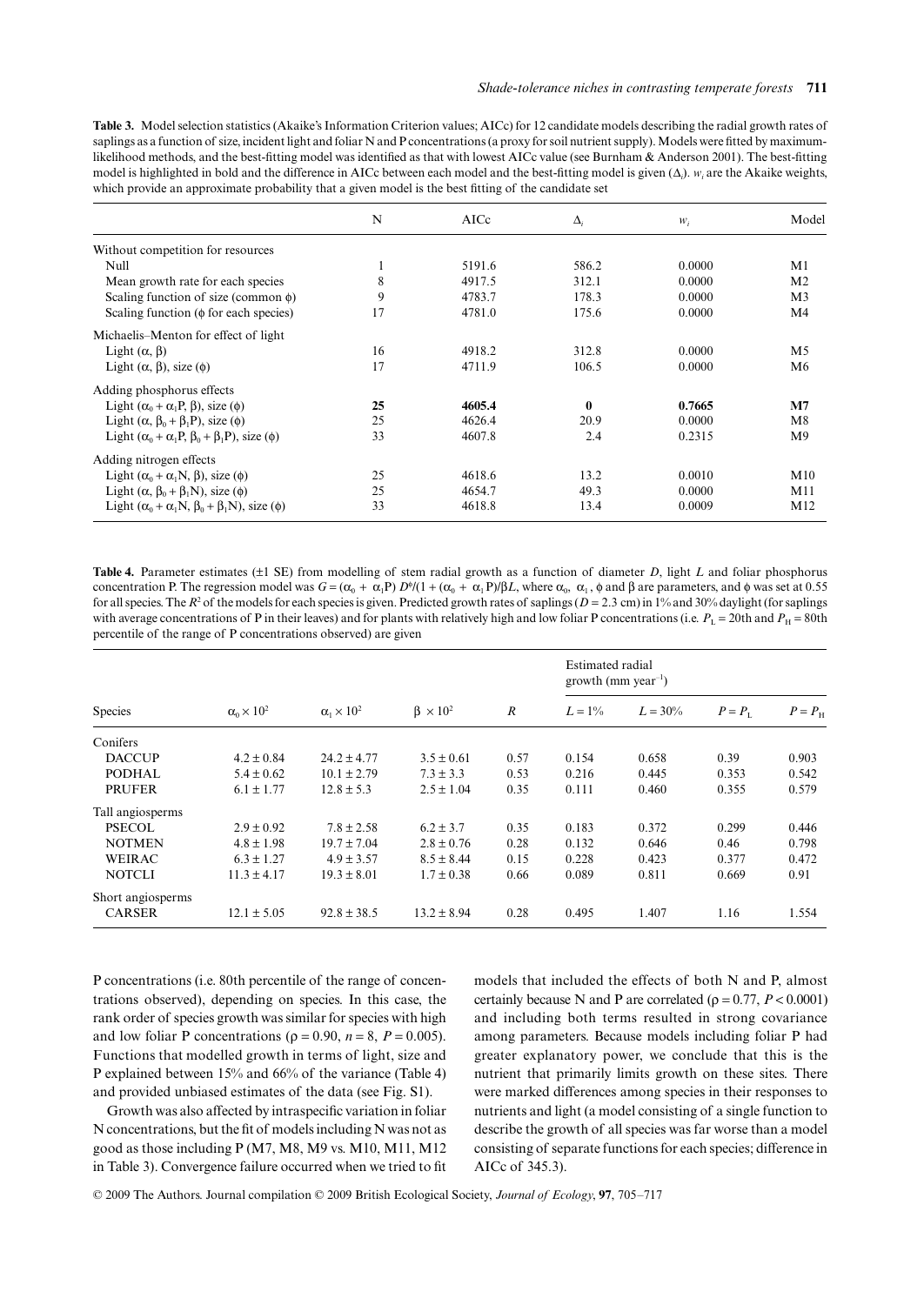

**Fig. 4.** (a) Height growth (± SE) of eight tree species growing on alluvial and/or terrace forests (based on predictions of a regression model with *L* = 30% daylight and P equal to the mean for the species concerned) and five species restricted to alluvial forests that were sampled only in large clearings, and (b) the data re-plotted in the same format as Fig. 1 to illustrate support for the shade-tolerance niche hypothesis.

### HEIGHT–DIAMETER RELATIONSHIPS AND HEIGHT GROWTH CURVES

The relationships between height and diameter, which are required for the calculation of height growth from diameter growth, are provided in Appendix S2. Scaling functions accurately fitted the data, with no signs of bias (Appendix S2). The fastest height growth was observed in the short angiosperm species that are restricted primarily to alluvial forests; their average growth rate was about twice that of the other species in the study (Fig. 4). In the terrace forests, height growth was typically about 75% of that in the alluvial forests and the ranking of growth rates was similar to that in the alluvial forests (Pearson  $r = 0.95$ ;  $P = 0.0007$ ; Fig. 4). The large standard errors for the growth estimates overlap among species and indicate that few differences would be significant if traditional inference tests were applied (Fig. 4). There was also a correlation between height growth and foliar P concentration in the alluvial forests but not in the terrace forests (Fig. 5); the fast-growing species associated with the alluvial soils have high foliar P concentrations and are responsible for the significant correlation for this soil type.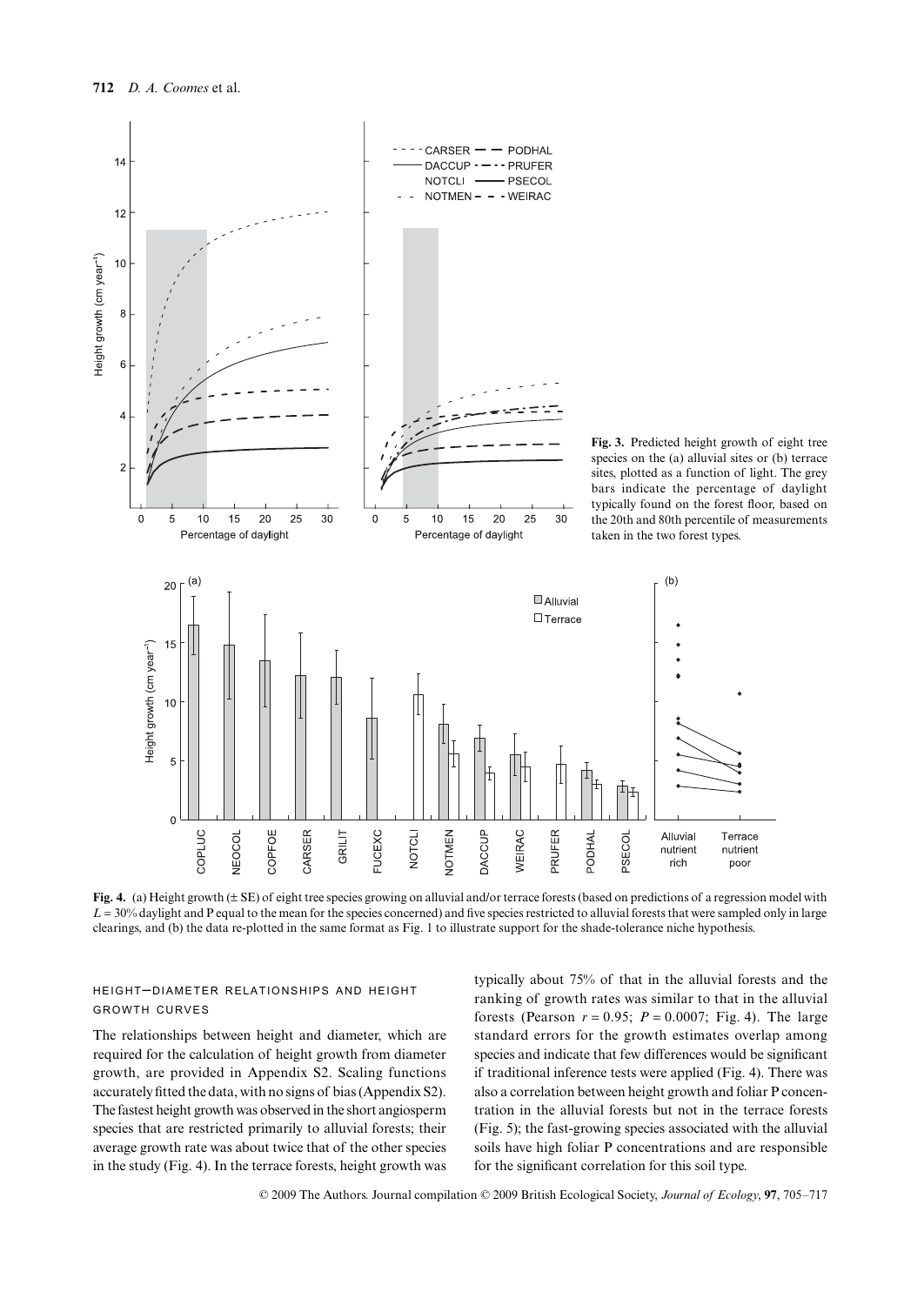

**Fig. 5.** Correlations between radial growth rate of species associated with (a) alluvial and (b) terrace forests and mean foliar P concentrations. Growth rates were predicted for saplings located in 30% daylight, using regression models.

#### **Discussion**

#### GROWTH RATES AND SHADE TOLERANCES

The temperate rain forest species in this study exhibited fivefold variation in high-light growth rates and we have evidence that this growth variation is negatively correlated with the shade tolerance of the study species, as shown previously for species in northern-hemisphere temperate forests (e.g. Kobe *et al*. 1995; Seiwa 2007). In a recent published article we found that species with low seedling mortality in shade had slow sapling growth rates in full light, based on data from six species growing on the alluvial and marine terraces of our field site (Kunstler *et al.* 2009). Additionally, the species' growth-rate rankings are broadly consistent with perceived wisdom on shade tolerances within New Zealand, based on observations of where seedlings establish: the six fastest-growing species shown in Fig. 4 are recognized as being 'seral', with *N. solandri* as a strongly light-demanding species (Wardle 1991; Bray *et al*. 1994), and *N. menziesii* as more shade-tolerant than *N. solandri* (Wardle 1984). *Dacrydium cupressinum*, which is next in rank in Fig. 4, persists for many years under partial shade but is regarded as one of the most light-demanding of the New Zealand conifers (Hill & Brodribb 1999; Wells *et al*. 2001). However, we note that our findings contrast with those of Enright *et al*. (1993), who reported *D. cupressinum* to be unresponsive to light at the seedling stage. Next in rank in Fig. 4 is *Weinmannia racemosa*, which has a slow growth rate suggesting shade tolerance. The literature provides conflicting views on the shade tolerance of this species; according to Smale  $&$  Smale (2003) the species is relatively intolerant of shade, but other authors consider the species as shade-tolerant (Allen & Rose 1983; Bellingham & Richardson 2006; Gaxiola *et al*. 2008) and stands of *Weinmannia,* comprised of stems of all sizes and ages, indicate an ability to regenerate in shade (Allen & Rose 1983; Lusk & Ogden 1992). Measurements of seedling mortality (Kunstler *et al*. 2009) indicate that this species is indeed tolerant of shade, consistent with the slow growth-rate measurement reported here. Next in rank are two slow-growing conifers,

both of which are regarded as shade-tolerant (Ogden & Stewart 1995; Carswell *et al*. 2007) and have flattened leaves capable of intercepting low-intensity light efficiently (Hill  $\&$ Brodribb 1999). Finally, the slowest-growing of our species was *P. colorata*, which is known to grow in deep shade under tree-fern groves in our study sites (Coomes *et al*. 2005) and is widely accepted to be shade-tolerant (Wardle 1984; Wardle 1991; Smale & Smale 2003). Hence, the differences in high-light growth among species observed in this study equate to large differences in shade tolerance.

#### DEEPER SHADING ON RICHER SOILS

Forests growing on P-rich alluvial soils cast a deeper shade than those on P-depleted marine-terrace soils. This is largely attributable to the additional layer of subcanopy trees and tree ferns on alluvial soils (Fig. 2). The subcanopy trees and tree ferns comprised about 25.3% of the total basal area and brought the typical irradiance in the understorey down to 1–11.3% daylight (20–80th quantile) compared with about 5.0–10.6% daylight under the P-depleted terrace forests. Similar examples of lower light transmission on richer soils have been reported in other parts of the world (reviewed by Coomes & Grubb 2000), for example, along gradients of sandiness in central-northern United States (Tilman 1988) and in tropical rain forests on contrasting soil types in Malaysia (Palmiotto *et al*. 2004) and Amazonia (Coomes & Grubb 1996). Our neighbourhood analyses indicate that subcanopy species are particularly influential in reducing light transmission: the occurrence of large-leaved subcanopy angiosperms appears be a characteristic of rain forests growing on nutrient-rich soils, both in temperate (Richardson *et al*. 2004) and tropical regions (Ashton & Hall 1992). The occurrence of these subcanopy trees can lead to a deeper shade because they have leaves closer to the ground (MacArthur & Horn 1969). In New Zealand and Hawaii, tree ferns form a dense layer on the relatively fertile soils, giving way to shorter, less dense ferns on the nutrient-poor soils (Vitousek 2004; Coomes *et al*. 2005). The shade tolerance of tree ferns allows them to persist under evergreen canopies, unlike many herbs in temperate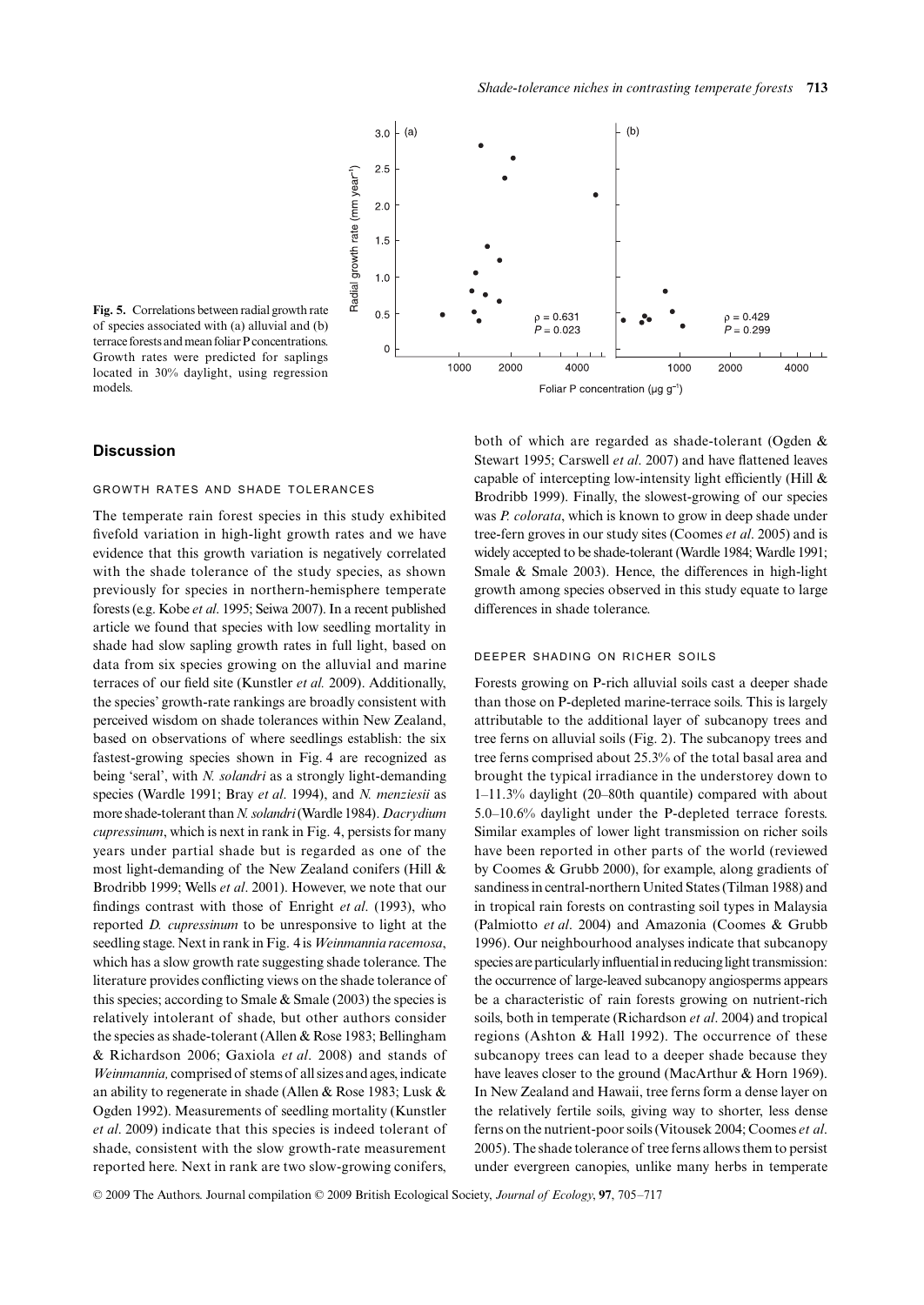deciduous forests that take advantage of light penetrating to the floor before trees flush their leaves in spring (Ellenberg 1988). Similar trends towards smaller ground-layer plants on less fertile soils are reported for bamboos (Veblen 1989; Takahashi 1997). A physiological explanation for greater light interception by the alluvial forests is based on the fact that an economically viable leaf must produce enough carbon in its lifetime to pay for its construction and maintenance costs, as well as contribute towards the maintenance and production of stems, roots and seeds (Givnish 1988). A greater area of leaves per unit ground area can be supported on richer soils because the maintenance costs are reduced since trees need to allocate fewer resources to roots and below-ground processes when nutrients are plentiful (Tilman 1988; Whitehead *et al*. 2002). The construction costs of a leaf are also reduced because the leaves have lower mass per unit area (Coomes *et al*. 2005).

### EFFECTS OF SHADING ON SAPLING GROWTH AND SURVIVAL

Light is usually considered as the principal resource limiting seedling growth in forest understoreys (Osunkoya *et al*. 1993; Bloor & Grubb 2003) and our analyses indicate this to be the case in the alluvial forests – average growth rate under typical understorey conditions was reduced to 41% of high-light growth. Working at the same alluvial sites, Gaxiola *et al*. (2008) showed that seedling growth increased substantially when light transmission to the forest floor was increased by removing tree fern fronds. In contrast, the effect of shading was less pronounced on the marine terraces; growth under typical understorey conditions was reduced to only 67% of high-light growth, primarily because the established forests cast less deep shade. Relatively weak impacts of shading on physiological performance have been reported in another study of podocarp-dominated forests on a nutrient-poor site in New Zealand. Whitehead *et al*. (2002) quantified the light-response curves of *D. cupressinum* foliage at various heights within a forest canopy and found that even the most shaded leaves were photosynthesizing at close to lightsaturated rates. The resource-ratio hypothesis (Tilman 1988) provides a theoretical framework for understanding why competition for light is weak on nutrient-poor soils. Tilman (1988) argued that plants allocate a larger proportion of assimilate to foraging for nutrients when growing on poor soils and consequently produce relatively few leaves, resulting in a shift from above- to below-ground competition. Subsequent papers have suggested that changes in root and leaf morphology are also responsible for a shift from above- to below-ground competition on poor soils (Coomes & Grubb 2000). Experimental exclusion of the roots of mature trees is needed to confirm this hypothesis.

## A GREATER RANGE OF SHADE-TOLERANCE NICHES ON RICHER SOILS

The range of high-light growth rates was greatest on the P-rich alluvial soils (Fig. 4), as we hypothesized (Fig. 1),

suggesting that there is also a wider shade-tolerance spectrum on these soils. The range was greatest on the alluvial soils because six fast-growing species were restricted to these soils, while several slow growing species were found on both sites. The fast-growing alluvial species have high foliage N and P concentrations (Fig. 5), short leaf life spans, high photosynthesis rates, high respiration rates (A. Gaxiola, unpublished data), and wide vessels in their xylem tissues capable of high rates of hydraulic conductivity (S. Russo, unpublished data). In these respects, they are archetypal fast-growing species adapted to abundant resource supply (Grime 1977; Reich *et al*. 1997; Aerts & Chapin 2000; McGlone *et al*. 2004) that capitalize on rapid height growth to compete asymmetrically with neighbours for light (Weiner 1984; Lusk & Matus 2000). However, such species generally do not cast deep shade (Canham *et al*. 1994) and as a result, shade-tolerant species can recruit beneath their canopies. This may explain why an extremely slow growing species – *P. colorata –* was common on the alluvial sites. It is these slow-growing plants that previous theories have conspicuously failed to mention. *Pseudowintera colorata*, a member of the Winteraceae (a basal lineage of angiosperms), is well-adapted to shade tolerance due to three features of its foliage: flat leaves that efficiently intercept light at low irradiance (Hill & Brodribb 1999; Feild *et al*. 2004), a pessimistic growth habit (*sensu* Kohyama & Grubb 1994) and secondary compounds that are repellent to ground-dwelling herbivores (McGlone & Clarkson 1993). The inability of *P. colorata* to respond to light is not unexpected since its xylem is comprised of narrow tracheids that place severe constraints on transpiration and growth rate (Pearce 2001). The tree fern *Dicksonia squarrosa* provides another example of deeply shade-tolerant species restricted to the alluvial soils. It has a height growth of only 4 cm year<sup>-1</sup> and hardly responds to light (Gaxiola *et al*. 2008).

Fewer opportunities for diversification along the shadetolerance axis occurred on the nutrient-poor soils. It is wellknown that species associated with nutrient-poor soils have long-lived leaves with low photosynthetic rates and slow growth rates (Grime 1977; Chapin 1980; Aerts & Decaluwe 1995; Reich *et al*. 1997; Aerts & Chapin 2000; Cordell *et al*. 2001; McGlone *et al*. 2004). In particular, the conifers (*D. cupressinum*, *Podocarpus hallii* and *Prumnopitys ferruginea*) were relatively slow growing and dominated on the poorer soils (Fig. 4). Bond (1989) argued that conifers generally have conservative traits that allow them to persist in extreme environments, including narrow conducting cells in the xylem and non-reticulate venation in their needles which preclude rapid transpiration, and tough leaves with relatively low photosynthetic capacities (Lusk & Matus 2000; Lusk *et al*. 2003). These traits result in inherently slow growth rates for seedlings and result in conifers being outgrown by angiosperms wherever resources are plentiful and asymmetric competition for light occurs. However, it is important to note that competition for light occurs even on the nutrient-poor soils of the marine terraces, just not as intensely as on the alluvial soils. In the shaded understorey (i.e. 5% daylight) on the marine terraces, the two light-demanding species, *N. solandri* and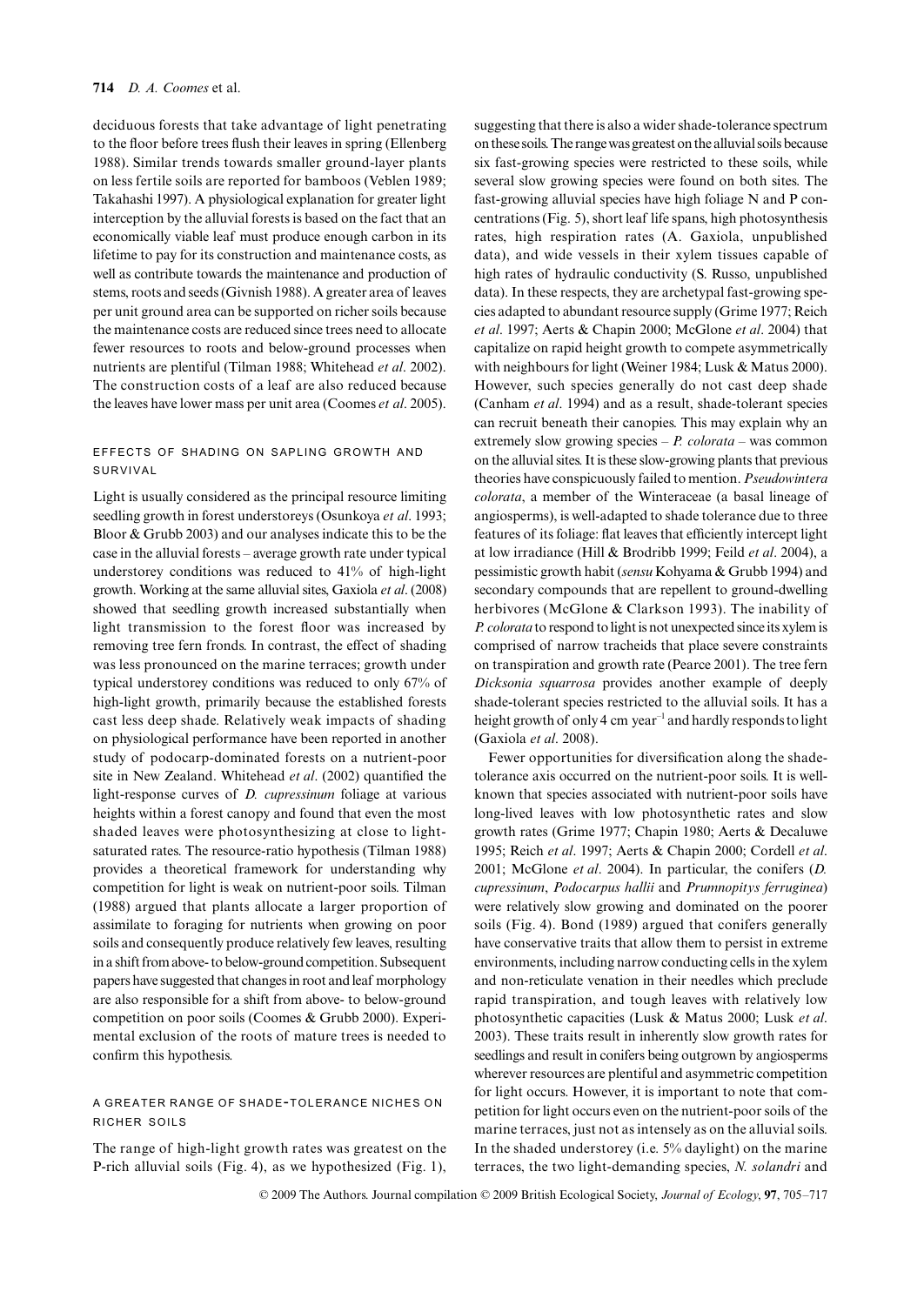*D. cupressinum*, grew at approximately 50% of the full-light rate, whereas the shade-tolerant species grew at approximately 88% of their maximum rates. These differences in light response have strong effects on community dynamics, as shown by individual-based simulation models (Kunstler *et al*. 2009). Similarly, Coomes & Grubb (2000) report that aboveand below-ground competition inhibited the growth of saplings even on nutrient-starved forests in southern Venezuela.

Finally, species grew slightly faster on the alluvial sites, but this plasticity is slight in comparison to cross-species differences in growth rates (Fig. 4). Similarly, in Bornean rain forests, soil type had no consistent effect on shade tolerance – defined as the *x*-intercept of the relationship between growth and incident light – but species associated with nutrient-poor sites were less shade-tolerant than those from better soils in phylogenetically controlled comparisons (Baltzer & Thomas 2007a). Yamada *et al*. (2007) explored whether the strong preference of *Scaphium borneense* for sandy ridge tops in a Malaysian tropical rain forest could be related to demographic rates, but found it had rather similar growth and mortality rates on sandy and loamy soils; concluding that its performance relative to other species contributes to its rarity on better soils.

## A GREATER RANGE OF SHADE TOLERANCE NICHES ON RICHER SOILS: AN EXPLANATION FOR DIVERSITY– PRODUCTIVITY PATTERNS?

It is often observed that forests on nutrient-rich soils support many more species of vascular plants than nearby forests on nutrient-poor soils (Wright 1992; Cornwell & Grubb 2003; Laanisto *et al*. 2008) and we observed this pattern in our comparison of alluvial versus marine-terrace sites (Coomes *et al*. 2005). Miller (2004) argued that environmental heterogeneity within riparian zones provided an explanation for their high species richness; such heterogeneity may contribute to diversity within our alluvial sites, where the just a positioning of terraces of different ages creates a complex mosaic of habitats. We have argued that the shade-tolerance spectrum is wider on nutrient-rich sites; could it be that this also contributes to greater species richness? The case advanced by us is that the wider spectrum of shade tolerances has created a greater niche-axis length, and that this allows a greater number of species to coexist. The published literature provides some support for this idea. Cornwell and Grubb (2003) contrasted nutrient-rich and nutrient-poor forests in Europe and found much greater richness of herbaceous plants on the nutrient-rich soils. Many of the extra species found on nutrient-rich sites were light-demanders, much in the same way as subcanopy alluvial species in our study were light-demanders. These observations agree with the wellestablished theory that nutrient-rich soils allow fast-growing species to proliferate – species with high metabolic rates that cannot tolerate shade (Chapin *et al*. 1993; Aerts & Chapin 2000). Intriguingly though, Cornwell & Grubb (2003) also noted that nutrient-rich soils support shade-tolerant herbs, many of which are absent on nutrient-poor sites. This observation is consistent with the theory that shade-tolerant

plants are less affected by competition for below-ground resources in nutrient-rich forests, allowing them to tolerate deep shade (see Coomes & Grubb 2000). Therefore, a wider spectrum of shade tolerances among European herbaceous plants in nutrient-rich forests is associated with greater species richness on these sites.

An unresolved question is why competition among the fast-growing light-demanding species does not lead to a few species rising to dominance at the expense of others on the nutrient-rich soils, as appears to occur in grassland systems (Grime 1977). Cornwell & Grubb (2003) suggest that heterogeneity within small-gap environments allows further niche differentiation among species, but this hypothesis remains untested and alternative explanations based around the concepts of frequency dependence and non-equilibrium cannot be ruled out (e.g. Wright *et al*. 2004). Also unclear is whether nutrient-rich forests are taller and therefore enable a greater differentiation among species in response to vertical gradients of light (Easdale *et al*. 2007). Leaving aside these uncertainties, our study suggests that nutrient-rich sites provide the opportunity for species of a wide spectrum of shade-tolerance to develop, and this may in turn contribute to the greater species richness found in nutrient-rich sites.

#### **Acknowledgements**

We are grateful to Rob Allen for thoughtful management of the Waitutu research programme, to Laura Fagan for her forbearance in fieldwork organisation and specimen processing, to Gaylene Ratnor for tree-ring analyses and Chris Morse for hemiphot analyses. Some of the work was conducted on Maori land owned by the Waitutu Incorporation; we thank the land managers for granting permission to sample on the property. We thank James Lindsey for providing functions for doing generalized non-linear regressions. The work was funded by a NERC New Investigator grant in Britain, Cemagref in France, and by Landcare Research and the Department of Conservation in New Zealand.

### **References**

- Abrams, M.D. & Kubiske, M.E. (1990) Leaf structural characteristics of 31 hardwood and conifer tree species in Central Wisconsin: influence of light regime and shade-tolerance rank. *Forest Ecology and Management*, **31**, 245–253.
- Aerts, R. & Chapin, F.S. (2000) The mineral nutrition of wild plants revisited: a re-evaluation of processes and patterns. *Advances in Ecological Research*, **30**, 1–67.
- Aerts, R. & Decaluwe, H. (1995) Interspecific and intraspecific differences in shoot and leaf life-span of 4 *Carex* species which differ in maximum drymatter production. *Oecologia*, **102**, 467–477.
- Allen, R.B. & Rose, A.B. (1983) Regeneration of southern rata (*Metrosideros umbellata*) and kamahi (*Weinmannia racemosa*) in areas of dieback. *Pacific Science*, **37**, 433–442.
- Ashton, P.S. & Hall, P. (1992) Comparisons of structure among mixed dipterocarp forests of north-western Borneo. *Journal of Ecology*, **80**, 459–481.
- Baltzer, J.L. & Thomas, S.C. (2007a) Determinants of whole-plant light requirements in Bornean rain forest tree saplings. *Journal of Ecology*, **95**, 1208–1221.
- Baltzer, J.L. & Thomas, S.C. (2007b) Physiological and morphological correlates of whole-plant light compensation point in temperate deciduous tree seedlings. *Oecologia*, **153**, 209–223.
- Bellingham, P.J. & Richardson, S.J. (2006) Tree seedling growth and survival over 6 years across different microsites in a temperate rain forest. *Canadian Journal of Forest Research*, **36**, 910–918.
- Blakemore, L., Searle, P. & Daly, B. (1987). *Methods for Chemical Analysis of Soils*. Department of Scientific and Industrial Research, Wellington, New Zealand.
- Bloor, J.M.G. & Grubb, P.J. (2003) Growth and mortality in high and low light: trends among 15 shade-tolerant tropical rain forest tree species. *Journal of Ecology*, **91**, 77–85.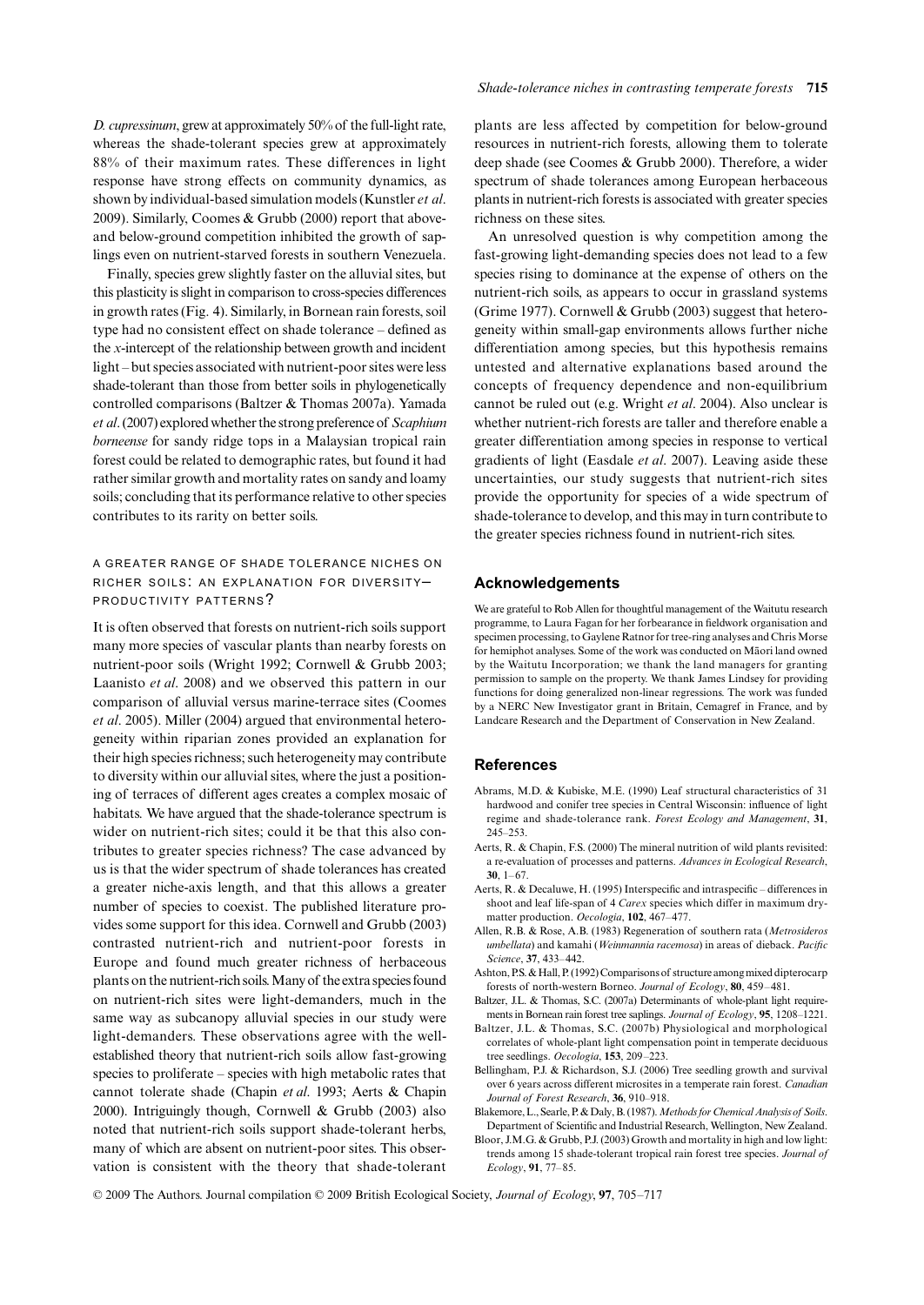#### **716** *D. A. Coomes* et al.

- Bond, W.J. (1989) The tortoise and the hare: ecology of angiosperm dominance and gymnosperm persistence. *Biological Journal of the Linnean Society*, **36**, 227–249.
- Bray, J.R., Burke, W.D. & Struik, G.J. (1994) Regeneration dynamics of alluvial gaps in a warm temperate rain-forest in New Zealand. *Vegetatio*, **112**, 1–13.
- Burnham, K.P. & Anderson, D.R. (2002) *Model Selection and Multimodel Inference: A Practical Information–Theoretical Approach*, 2nd edn. Springer-Verlag, New York, NY.
- Canham, C.D. (1988) An index for understory light levels in and around canopy gaps. *Ecology*, **69**, 1634–1638.
- Canham, C.D., Finzi, A.C., Pacala, S.W. & Burbank, D.H. (1994) Causes and consequences of resource heterogeneity in forests: Interspecific variation in light transmission by canopy trees. *Canadian Journal of Forest Research*, **24**, 337–349.
- Canham, C.D., Coates, K.D., Bartemucci, P. & Quaglia, S. (1999) Measurement and modeling of spatially explicit variation in light transmission through interior cedar–hemlock forests of British Columbia. *Canadian Journal of Forest Research*, **29**, 1775–1783.
- Carswell, F.E., Richardson, S.J., Doherty, J.E., Allen, R.B. & Wiser, S.K. (2007) Where do conifers regenerate after selective harvest? A case study from a New Zealand conifer–angiosperm forest. *Forest Ecology and Management*, **253**, 138–147.
- Chapin, F. (1980) The mineral-nutrition of wild plants. *Annual Review of Ecology and Systematics*, **11**, 233.
- Chapin, F.S., Autumn, K. & Pugnaire, F. (1993) Evolution of suites of traits in response to environmental stress. *American Naturalist*, **142**, S78–S92.
- Clark, D.B., Clark, D.A. & Read, J.M. (1998) Edaphic variation and the mesoscale distribution of tree species in a neotropical rain forest. *Journal of Ecology*, **86**, 101–112.
- Coomes, D.A. & Grubb, P.J. (1996) Amazonian caatinga and related communities at La Esmeralda, Venezuela: Forest structure, physiognomy and floristics, and control by soil factors. *Vegetatio*, **122**, 167–191.
- Coomes, D.A. & Grubb, P.J. (2000) Impacts of root competition in forests and woodlands: A theoretical framework and review of experiments. *Ecological Monographs*, **70**, 171–207.
- Coomes, D.A., Allen, R.B., Bentley, W.A., Burrows, L.E., Canham, C.D., Fagan, L., *et al*. (2005) The hare, the tortoise and the crocodile: the ecology of angiosperm dominance, conifer persistence and fern filtering. *Journal of Ecology*, **93**, 918–935.
- Cordell, S., Goldstein, G., Meinzer, F.C. & Vitousek, P.M. (2001) Regulation of leaf life-span and nutrient-use efficiency of *Metrosideros polymorpha* trees at two extremes of a long chronosequence in Hawaii. *Oecologia*, **127**, 198–206. Cornwell, W.K. & Grubb P.J. (2003) Regional and local patterns in plant species
- richness with respect to resource availability. *Oikos*, **100**, 417–428.
- Denslow, J.S. (1987) Tropical rainforest gaps and tree species diversity. *Annual Review of Ecology and Systematics*, **18**, 431–451.
- Easdale, T.A., Healey, J.R., Grau, H.R. & Malizia, A. (2007) Tree life histories in a montane subtropical forest: species differ independently by shade-tolerance, turnover rate and substrate preference. *Journal of Ecology*, **95**, 1234–1249.
- Ellenberg, H. (1988) *Vegetation Ecology of Central Europe*. Cambridge University Press, Cambridge.
- Enright, N.J., Bartlett, R.M. & Defreitas, C.R. (1993) Patterns of species composition, recruitment, and growth within canopy gaps in 2 New Zealand kauri (*Agathis australis*) forests. *New Zealand Journal of Botany*, **31**, 361–373.
- Feild, T.S., Arens, N.C., Doyle, J.A., Dawson, T.E. & Donoghue, M.J. (2004) Dark and disturbed: a new image of early angiosperm ecology. *Paleobiology*, **30**, 82–107.
- Finzi, A.C. & Canham, C.D. (2000) Sapling growth in response to light and nitrogen availability in a southern New England forest. *Forest Ecology and Management*, **131**, 153–165.
- Gaxiola, A., Burrows, L.E. & Coomes, D.A. (2008) Tree fern trunks facilitate seedling regeneration in a productive lowland temperate rain forest. *Oecologia*, **155**, 325–335.
- Givnish, T.J. (1988) Adaptation to sun and shade: a whole-plant perspective. *Australian Journal of Plant Physiology*, **15**, 63–93.
- Greene, D.F., Zasada, J.C., Sirois, L., Kneeshaw, D., Morin, H., Charron, I. & Simard, M.J. (1999) A review of the regeneration dynamics of North American boreal forest tree species. *Canadian Journal Forest Research*, **29**, 824–839.
- Grime, J.P. (1977) Evidence for the existence of three primary strategies in plants and its relevance to ecological and evolutionary theory. *American Naturalist*, **111**, 1169–1194.
- Grubb, P.J. (1977) The maintenance of species-richness in plant communities: the importance of the regeneration niche. *Biological Review*, **52**, 107–145.
- Hill, R.S. & Brodribb, T.J. (1999) Turner Review No. 2 Southern conifers in time and space. *Australian Journal of Botany*, **47**, 639–696.
- Hubbell, S.P. & Foster, R.B. (1992) Short-term dynamics of a Neotropical forest: why ecological research matters to tropical conservation and management. *Oikos*, **63**, 48–61.
- Keddy, P.A. & MacLellan, P. (1990) Centrifugal organization in forests. *Oikos*, **59**, 75–84.
- Kobe, R.K. (1996) Intraspecific variation in sapling mortality and growth predicts geographic variation in forest composition. *Ecological Monographs*, **66**, 181–201.
- Kobe, R.K. (1999) Light gradient partitioning among tropical tree species through differential seedling mortality and growth. *Ecology*, **80**, 187–201.
- Kobe, R.K., Pacala, S.W., Silander, J.A. & Canham, C.D. (1995) Juvenile tree survivorship as a component of shade tolerance. *Ecological Applications*, **5**, 517–532.
- Kohyama, T. & Grubb, P.J. (1994) Belowground and aboveground allometries of shade-tolerant seedlings in a Japanese warm temperate rain-forest. *Functional Ecology*, **8**, 229–236.
- Kunstler, G., Coomes, D.A. & Canham, C.D. (2009) Size-dependence of growth and mortality influence the shade tolerance of trees in a lowland temperate rain forest, doi: 10.1111/j.1365-2745.2009.01482.x.
- Laanisto, L., Urbas, P. & Pärtel, M. (2008) Why does the unimodal species richness–productivity relationship not apply to woody species: a lack of clonality or a legacy of tropical evolutionary history? *Global Ecology and Biogeography*, **17**, 320–326.
- Lambers, H. & Poorter, H. (1992) Inherent variation in growth rate between higher plants – a search for physiological causes and ecological consequences. *Advances in Ecological Research*, **23**, 187–261.
- Lin, J., Harcombe, P.A., Fulton, M.R. & Hall, R.W. (2002) Sapling growth and survivorship as a function of light in a mesic forest of southeast Texas, USA. *Oecologia*, **132**, 428–435.
- Lusk, C. & Ogden, J. (1992) Age structure and dynamics of a podocarp broadleaf forest in Tongariro National Park, New Zealand. *Journal of Ecology*, **80**, 379–393.
- Lusk, C.H. & Matus, F. (2000) Juvenile tree growth rates and species sorting on fine-scale soil fertility gradients in a Chilean temperate rain forest. *Journal of Biogeography*, **27**, 1011–1020.
- Lusk, C.H., Wright, I. & Reich, P.B. (2003) Photosynthetic differences contribute to competitive advantage of evergreen angiosperm trees over evergreen conifers in productive habitats. *New Phytologist*, **160**, 329–336.
- MacArthur, R.H. & Horn, H.S. (1969) Foliage profiles by vertical measurements. *Ecology*, **50**, 802–804.
- Mark, A.F., Grealish, G., Ward, C.M. & Wilson, J.B. (1988) Ecological studies of a marine terrace sequence in the Waitutu ecological district of southern New Zealand. Part 1: The vegetation and soil patterns. *Journal of the Royal Society of New Zealand*, **18**, 29–58.
- McGlone, M.S. & Clarkson, B.D. (1993) Ghost stories: moa, plant defences and evolution in New Zealand. *Tuatara*, **32**, 1–21.
- McGlone, M.S., Dungan, R.J., Hall, G.M.J. & Allen, R.B. (2004) Winter leaf loss in the New Zealand woody flora. *New Zealand Journal of Botany*, **42**,  $1 - 19$
- Miller, C. (2004) Floristic and species richness of floodplain forests, south Westland, New Zealand. *New Zealand Journal of Botany*, **42**, 847–860.
- Ogden, J. & Stewart, G.H. (1995) Community dynamics of the New Zealand conifers. *Ecology of the Southern Conifers* (eds N.J. Enright & R.S. Hill), pp. 64–80. Melbourne University Press, Melbourne, Australia.
- Osunkoya, O.O., Ash, J.E., Graham, A.W. & Hopkins, M.S. (1993) Growth of tree seedlings in tropical rain-forests of North Queensland, Australia. *Journal of Tropical Ecology*, **9**, 1–18.
- Pacala, S., Canham, C.D., Saponara, J., Silander, J.J.A., Kobe, R.K. & Ribbens, E. (1996) Forest models defined by fields measurments: estimation, error analysis and dynamics. *Ecological Monographs*, **66**, 1–43.
- Pacala, S.W & Silander, J.J.A. (1985) Neighborhood models of plant population dynamics. I. single-species models of annuals. *The American Naturalist*, **125**, 385–399.
- Palmiotto, P.A., Davies, S.J., Vogt, K.A., Ashton, M.S., Vogt, D.J. & Ashton, P.S. (2004) Soil-related habitat specialization in dipterocarp rain forest tree species in Borneo. *Journal of Ecology*, **92**, 609–623.
- Parrish, J.T., Daniel, I.L., Kennedy, E.M. & Spicer, R.A. (1998) Paleoclimatic significance of mid-Cretaceous floras from the middle Clarence Valley, New Zealand. *Palaios*, **13**, 149–159.
- Pearce, R.S. (2001) Plant freezing and damage. *Annals of Botany*, **87**, 417–424.
- Reich, P.B., Uhl, C., Walters, M.B. & Ellsworth, D.S. (1991) Leaf life-span as a determinant of leaf structure and function among 23 Amazonian tree species. *Oecologia*, **86**, 16–24.
- Reich, P.B., Walters, M.B. & Ellsworth, D.S. (1997) From tropics to tundra: Global convergence in plant functioning. *Proceedings National. Academy Science USA*, **94**, 13730–13734.